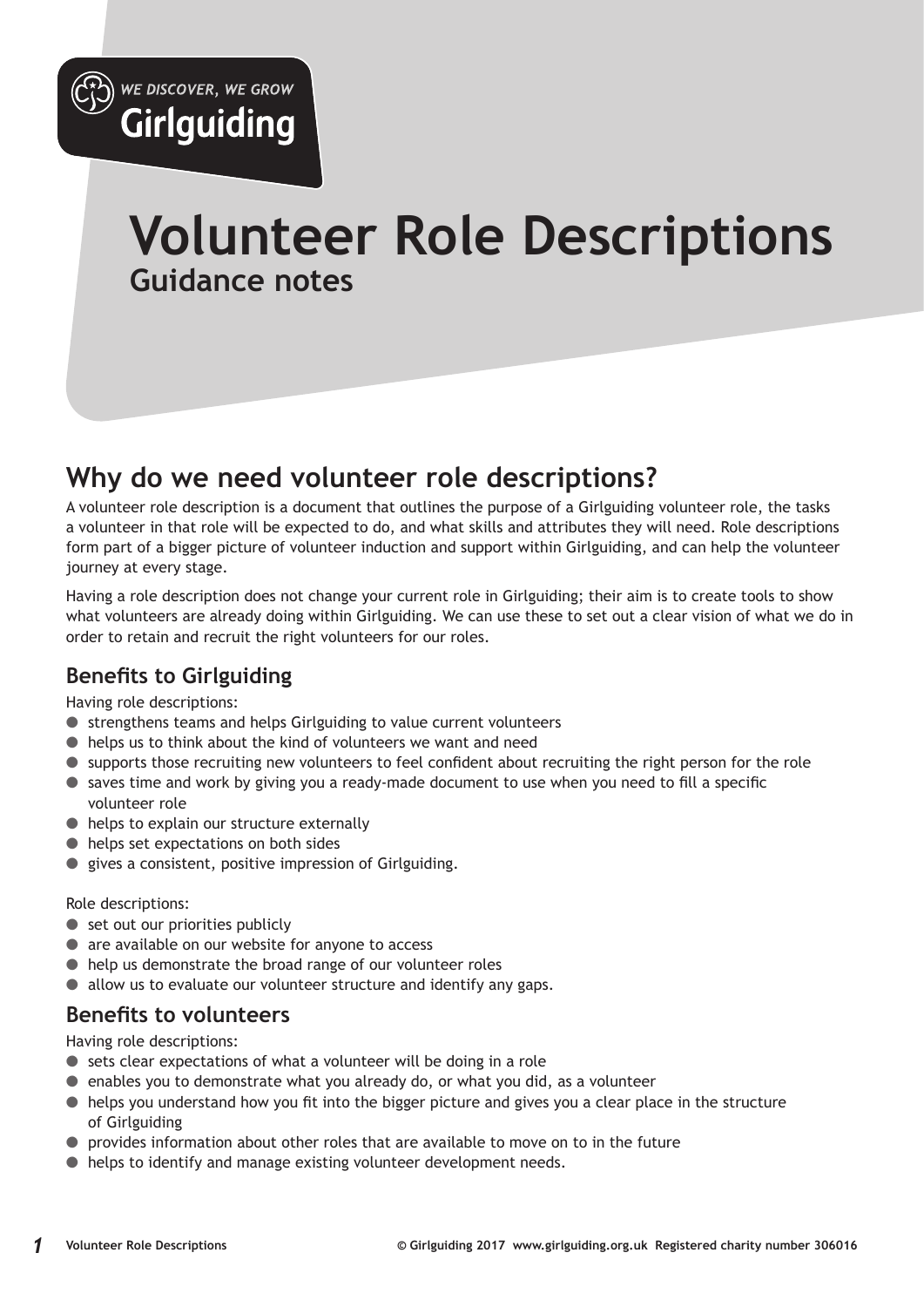## **How can I use the role descriptions?**

As someone who supports other volunteers, whether as a Unit Leader or as a Commissioner, you can use the role descriptions in various ways.

### **To retain members and strengthen teams**

Recognising the great work already being done by volunteers at Girlguiding will help volunteers in your teams feel valued. The role descriptions can be used to point out all the things we're doing without even knowing it, and let people know about how they fit into the team. Volunteers can use the content to demonstrate the skills and experience they have gained through guiding, either when explaining to others what their role involves or when updating a CV.

### **To support recruitment**

Use role descriptions to match potential volunteers' skills and interests with the right role for them. By clearly outlining all the responsibilities and skills required you're more likely to attract someone who really understands the role – maybe someone who didn't know Girlguiding was for them and is excited by the challenge.

Think about your specific recruitment audience: what are they going to be looking for? What are their skills? What will they want to gain from volunteering?

Role descriptions can help you answer recruitment queries: you could send or give them to interested volunteers, have them available at recruitment events and taster nights, or upload them to volunteer recruitment websites. Having a set document can be especially useful when advertising through a volunteer agency or third party. It saves you time and could potentially save disappointment later on, by making expectations clear from the beginning.

Role descriptions can be used alongside other resources like flyers, posters and adverts, to make the role come to life. Use accompanying materials to talk about the specifics of your unit or area and what is great about volunteering for Girlguiding. Let the role description set out exactly what a new volunteer will actually be signing up to.

### **To support and welcome new volunteers**

Making volunteers feel welcome once they have agreed to give their time to Girlguiding is essential. Role descriptions can be used as part of a volunteer's induction pack, setting you off on the right foot from the start.

They can also be used to structure formal support sessions, to identify areas where the volunteer might need help and to recognise how they are fulfilling the requirements of the role. Use descriptions of other roles to show what further opportunities are available. This may encourage volunteers to take up new positions by setting out the skills they have and showing how a particular role could suit them.

### **To assess suitability for a role**

It is inevitable that, from time to time, a volunteer may not have the skills or knowledge to fulfil their role as well as might have been expected. Having a standard document that sets out the expectations of a volunteer can help when you need to have those difficult conversations about a volunteer's suitability. Use the role description as a support and reference tool when explaining how and where a volunteer may not have fulfilled the role's requirements. However, role descriptions should also be used to identify areas for development. Where a volunteer is able to develop the skills required for their current role, they should be encouraged to do so.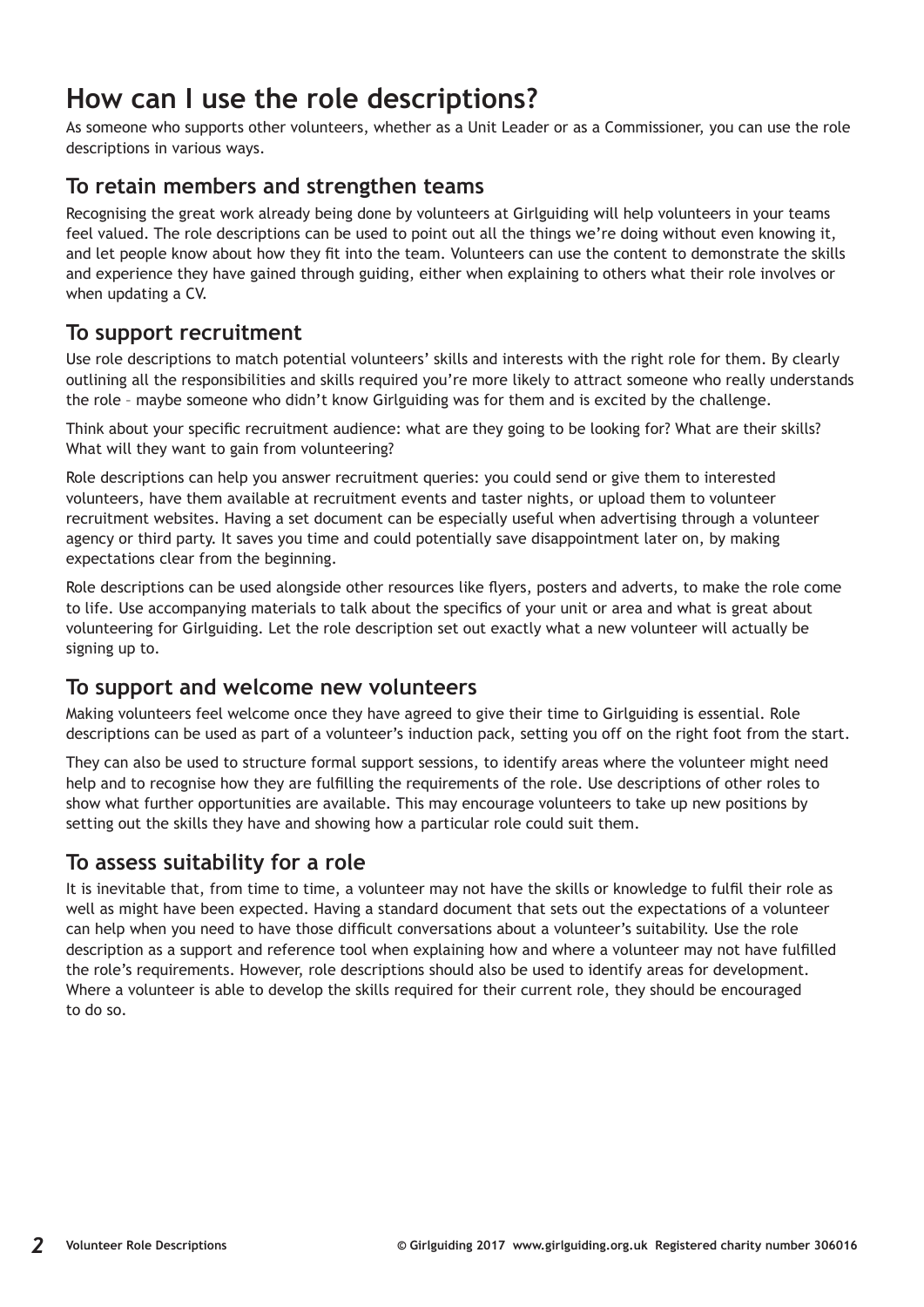## **Does every Girlguiding role have a role description?**

There are a huge number of volunteer roles available in Girlguiding at different levels and with different specialisms. We have not produced a separate role description for every role, but there should be a role description document that can be adapted to cover each specific role if necessary.

### **Examples**

- The unit role descriptions (Unit Leader, Assistant Leader etc) can be adapted for volunteers in any section by adding the section details.
- Girlguiding offers volunteer roles at many different levels (unit, District, Division, County or Country/Region). There is generally one role description template available for each role that exists at more than one level
	- for example, the Treasurer role description applies to District, Division and County Treasurers.
- Certain role descriptions can be tailored to meet local requirements: for example, a Walking Adviser (a role which is covered by the Outdoor Activities Adviser role description) in a mountainous County may need different skills and experience to one who lives in a low-lying area.

The role description documents fall into the following categories.

- Unit Leadership roles.
- Support roles.
- Advisers and Coordinators.
- Commissioners.

### **Unit Leadership roles**

Unit Leadership role templates are the most fixed and require little adapting, apart from adding your specific unit's section and location.

### **Support roles**

Role templates are available for all the supporting roles; these can be adapted to be more specific or to add in location or level details. These are the roles that provide day-to-day support to volunteers working directly with girls and young women, or to Girlguiding as a charity. They include Administrators, Treasurers, Ambassadors, Tutors and Trainers.

### **Advisers**

There is one Adviser role template containing all the core competencies that an Adviser needs. Advisers are specialists in a particular area of the guiding programme, and advise their local team on issues related to their specialism. Other responsibilities can be added to the template, depending on the specialism.

Some Adviser roles, such as Communications and PR Adviser, have specific role descriptions.

### **Coordinators**

There is one Coordinator role template containing all the core competencies that a Coordinator needs. A Coordinator is a designated point of contact for a particular area of the guiding programme. Other responsibilities can be added to the template depending on the specialism.

Some Coordinator roles, such as Trainer Coordinator, also have specific role descriptions with specialisms available to add in.

### **Commissioners**

There is one role description for Commissioners at District, Division and County level. This contains all the basic competencies and responsibilities held by someone in a Commissioner post, though these may vary depending on the level.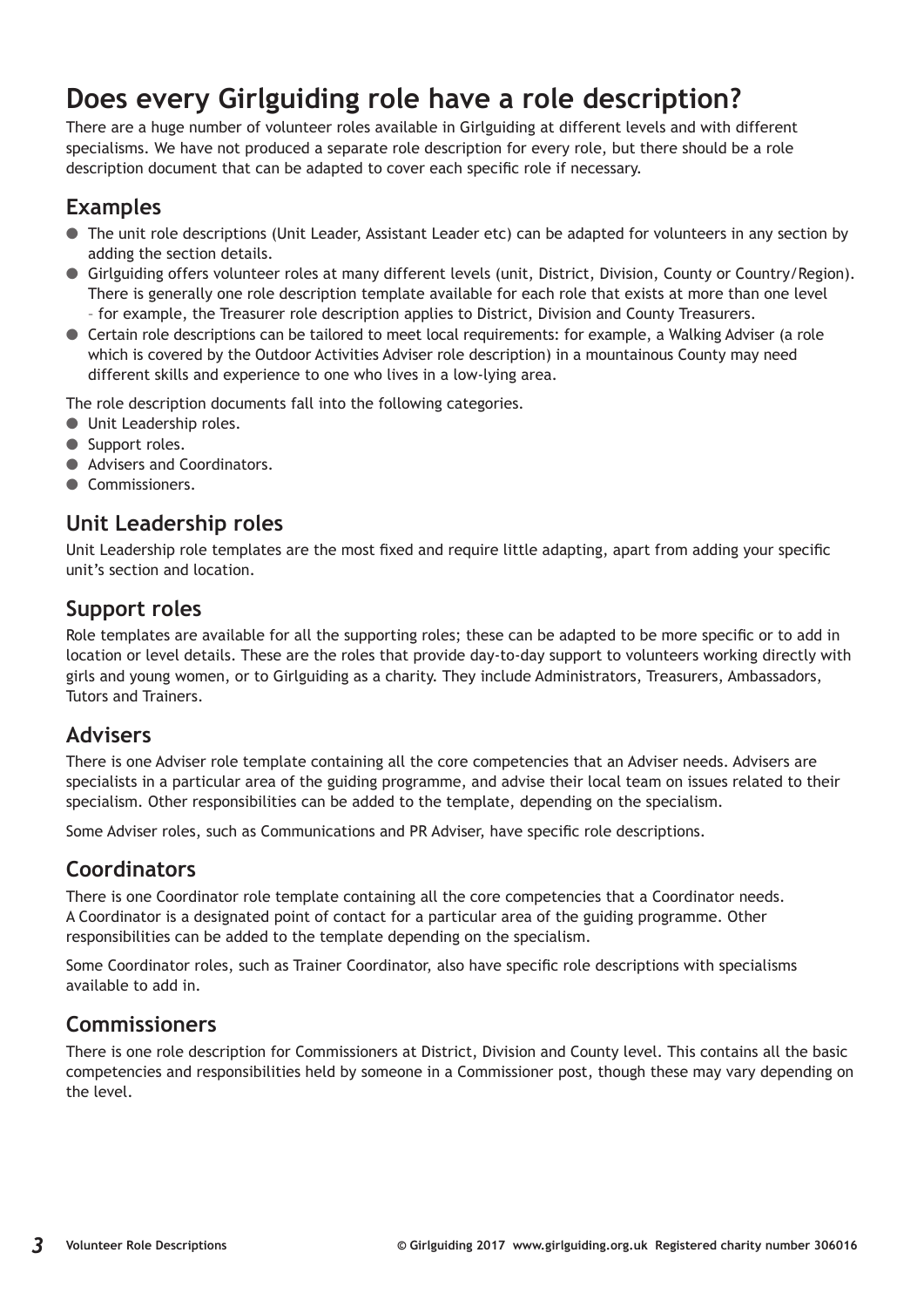### **Girlguiding structures**

While some areas have local variations, guiding roles generally fit into the following structure.

### **Country/Region, County and Division level**

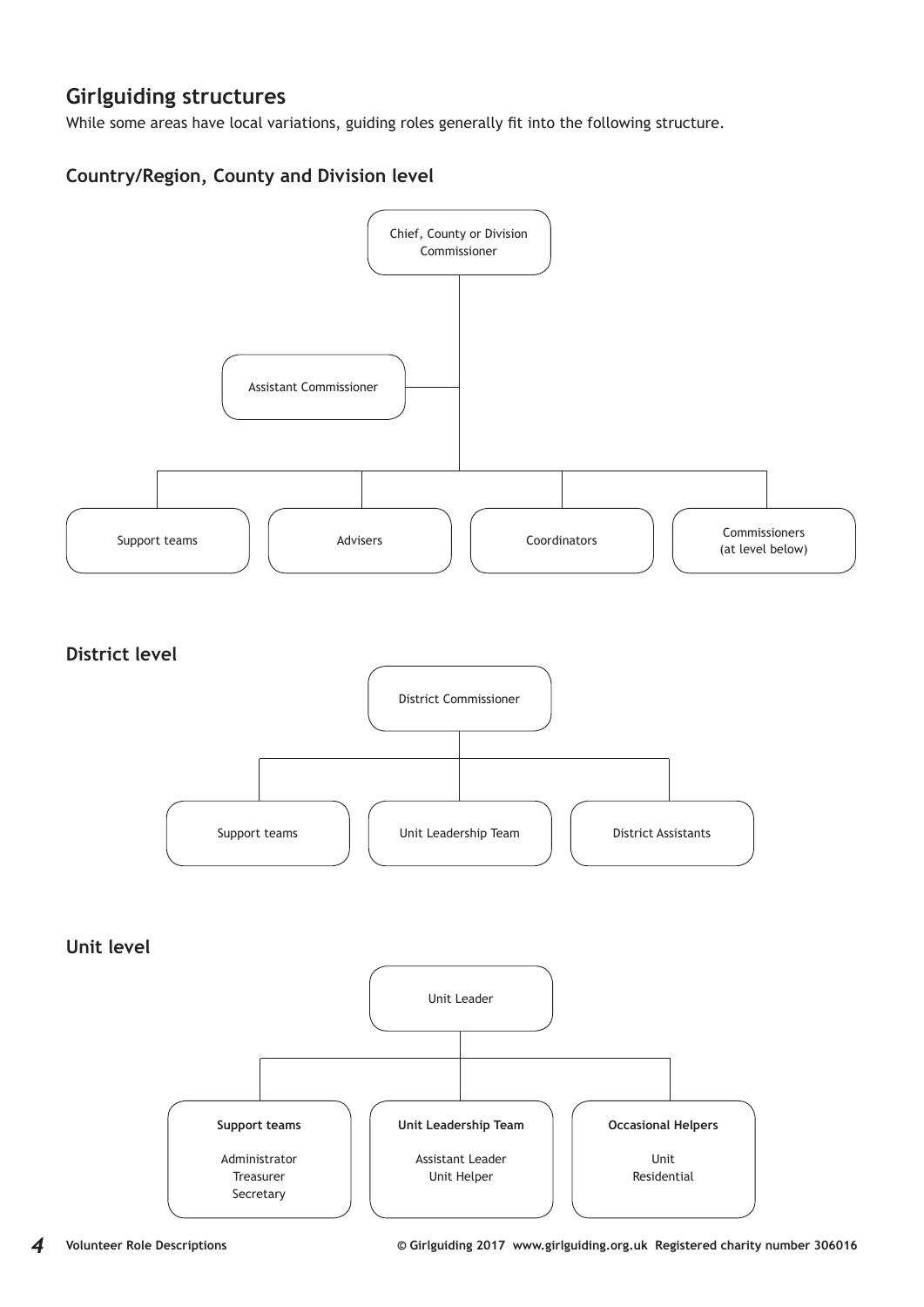## **What is included in a role description?**

Every role description follows the same template. This makes them easy to use, to understand and to adapt to your own needs while sticking to a standard layout and look. Each role description has some set sections, and some that will need to be adapted.

Items marked with \* will need to be customised for each role.

### **Front page**

An introduction to Girlguiding; who we are, what we do and what we stand for. This page can act as an advert for the role and the experience of volunteering with Girlguiding. There is space at the bottom of the page for you to enter local information about your Girlguiding area.

#### **Role title/Alternative title**

The title of the role being offered. This should be a standard title; please use one that already exists. If an alternative title has been used on GO, you are able to enter this here if required.

#### **Specialism\***

Most roles have at least one specialism, such as the section that they will be working in. For example:

*Unit Leader Specialism: Brownies*

*Administrator Specialism: Queen's Guide Award*

*Outdoor Activities Adviser Specialism: Climbing*

#### **Supported by\***

Who will supervise and support the person doing the role? This will usually be the Unit Leader or a level-specific Commissioner, but this field is left open for local variations.

#### **Suggested time commitment\***

How much time is the role-holder is expected to give? This will vary, and if it isn't possible to give an exact length of time, make a realistic estimate. It's important for potential volunteers to have realistic expectations of how much time they will need to spend doing a role, but it also doesn't need to be exact – for example, *2 to 4 hours a week (variable).* For some roles an editable suggestion will be included in the template.

#### **Length of time in role\***

How long is the term? For most roles it will be ongoing, but other roles have a set length of term, such as *12 months' minimum commitment.* Consider why a minimum commitment might be important to a role: because of the training involved, a commitment to working with the girls, or to build relationships within the unit.

#### **Location\***

Where will this role be based? At home, or in a specific location? Will the volunteer be expected to travel? Putting the general area is sufficient here.

#### **If you are interested in this role\***

If you are using the front page as an advert, include local contact details or instructions on what an applicant should do next. If you are not using the documents for specific recruitment, this does not need to be completed.

### **Who can do this role?**

This outlines the basic requirements of the person holding the post: what age the role holder needs to be, if the role is for female members only or if Girlguiding membership is required.

### **Do I need a qualification?**

Is there a specific qualification that this role holder needs to have or work towards? For most roles within Girlguiding, no qualification will be required.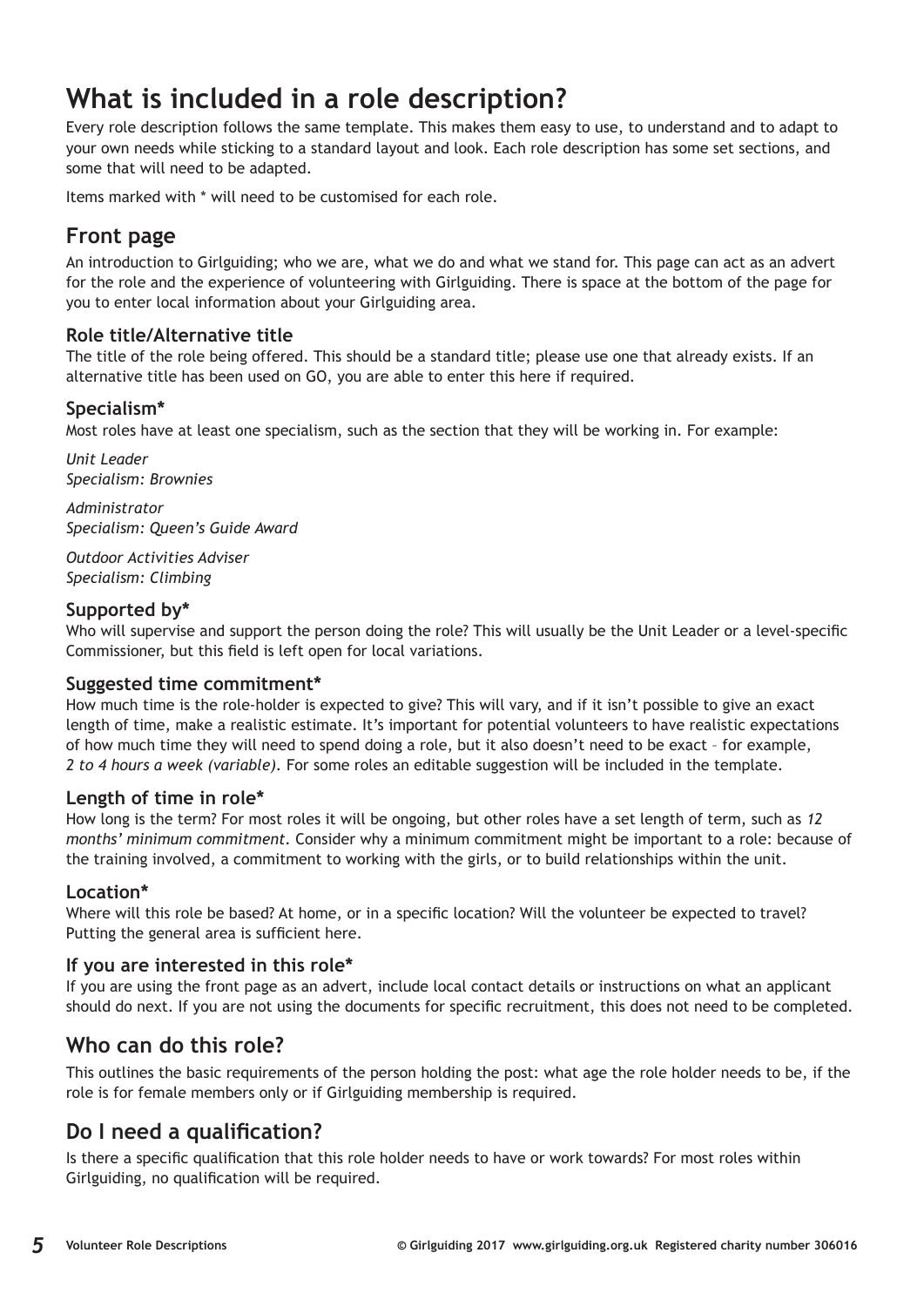### **What is the purpose of the role?**

This section explains why this role is needed within Girlguiding, and the objectives of the role.

### **What will I do in the role?**

This section sets out the responsibilities of the role. These are all the general, practical things that the roleholder will have to do, including tasks that they may need to delegate to other members of the team. For some roles there is space to include further, more specific, responsibilities as appropriate.

### **Being part of your local guiding area**

All roles require working with other volunteers in local teams, and building good working relationships with other members. These points cover the responsibilities that are required to maintain good communication with relevant people and how the post holder should take an active part in their Girlguiding community.

### **Being part of Girlguiding**

Volunteers also have a responsibility to acknowledge that they're part of the wider charity and this section covers what they will need to learn and understand about Girlguiding in terms of structure, strategy and values.

### **Promoting Girlguiding**

Representing Girlguiding, both within teams and to external audiences, is essential to being a volunteer. This will vary depending on whether a role is externally facing (such as being part of the Unit Leadership Team) or not.

### **What will Girlguiding do for me?**

Volunteers are asked to make a commitment to take on the role, so Girlguiding should also set out its commitment to the volunteer in return. This section outlines how Girlguiding will support the volunteer in their role and provide the things they need to make the most of the role.

### **Am I right for the role?**

#### **Personal qualities**

The values and qualities looked for in a Girlguiding volunteer. These should be essential for the person looking to fulfil the role described.

#### **Skills and abilities**

These are the skills required to successfully fulfil the responsibilities; however, as stated on the document, these are not essential when starting a role, but can be developed. Extra skills can be added as required, for example if a particular specialism has further specific skills.

### **Inclusion**

The last part of the role description includes a statement on inclusion and flexibility. Girlguiding is open to volunteers from all backgrounds, and anyone who wants to get involved with Girlguiding should be able to do so.

### **Criminal record checks**

If a criminal record check is required (DBS in England and Wales, PVG in Scotland or AccessNI in Ulster), it is stated, to make this absolutely clear to volunteers before application.

### **Legal definitions**

It is good practice to include a statement to clarify that this role description is for a volunteer role and is not a legally binding document.